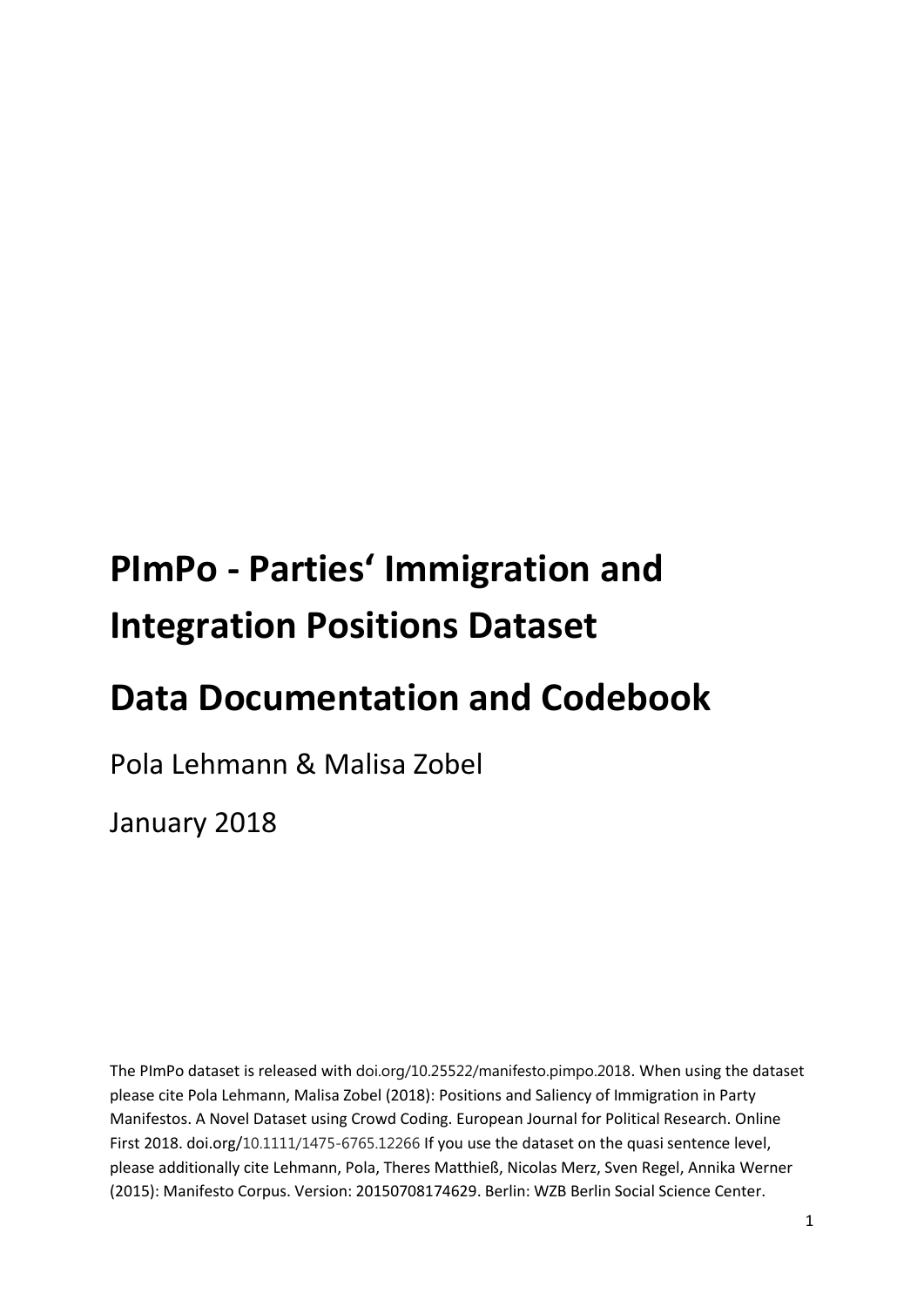## Content

| 1.   |  |
|------|--|
| 1.1. |  |
|      |  |
|      |  |
|      |  |
|      |  |
|      |  |
|      |  |
|      |  |
|      |  |
|      |  |
|      |  |
|      |  |
|      |  |
|      |  |
|      |  |
| 1.2. |  |
|      |  |
|      |  |
|      |  |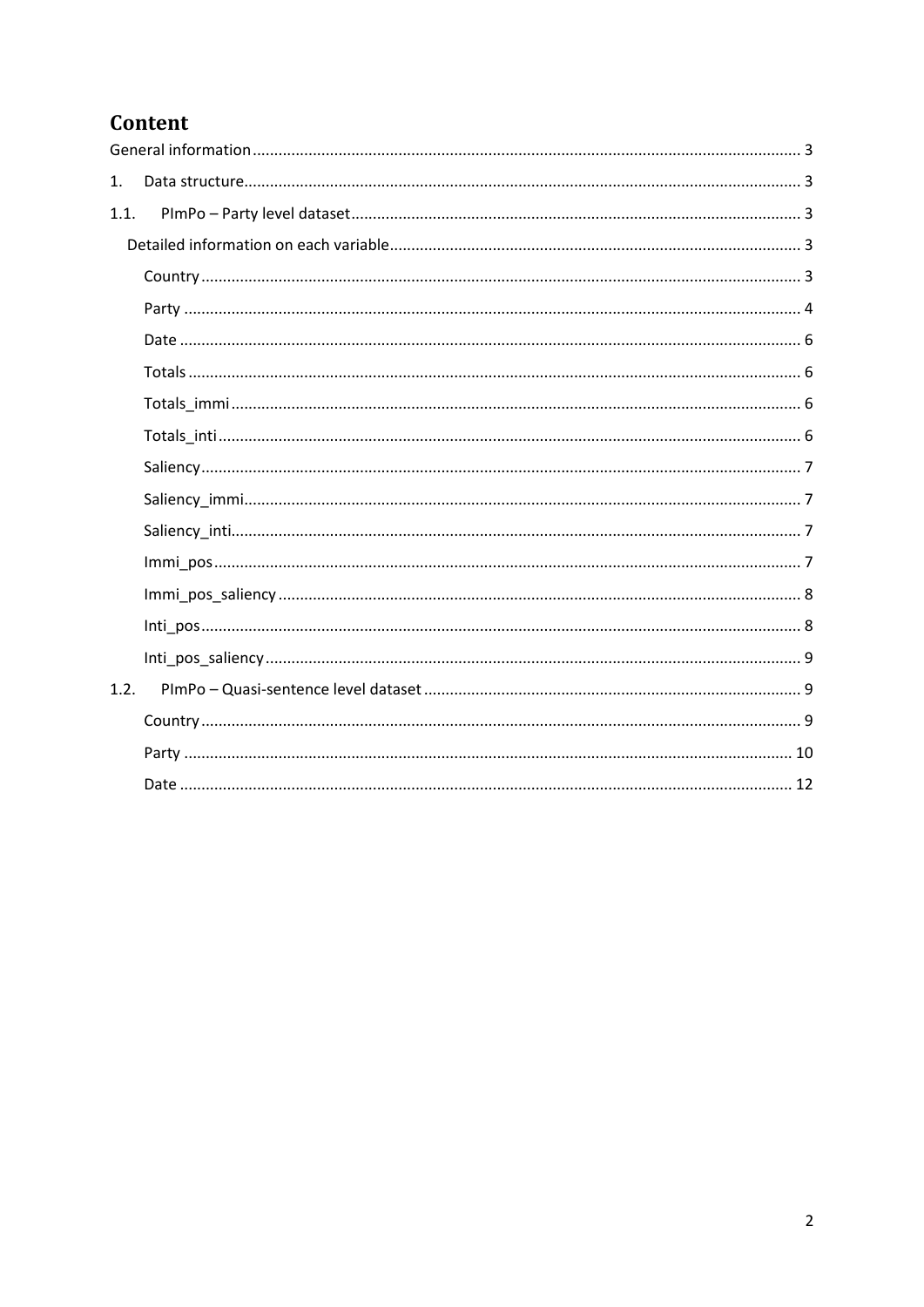## **General information**

<span id="page-2-0"></span>The Parties' Immigration and Integration Positions Dataset (PImPo) includes data on parties' immigration and integration positions and saliency in 14 countries (Australia, Austria, Canada, Sweden, Denmark, Finland, Germany, Ireland, Netherlands, New Zealand, Norway, Spain, Switzerland, USA) between 1998 and 2013 based on crowd coding of parties' election manifestos. The dataset entails variables on immigration and integration positions and saliency for each party in one election.

After a simple merge with the original verbatim from the Manifesto Corpus (Lehmann, Pola, Theres Matthieß, Nicolas Merz, Sven Regel, Annika Werner (2015): Manifesto Corpus. Version: 20150708174629. Berlin: WZB Berlin Social Science Center.) it also gives data on the quasi-sentence level. Variables here include information on the topic of the quasi-sentence (immigration, integration, or none of both), the direction (supportive, sceptical, neutral), as well as information on agreement levels between crowd coders for each quasi-sentence.

Variables are named the same no matter in which format you open the data (xlsx;dta; csv) but the variables are only labeled in the Stata format (.dta). You can however use the following codebook to know which variables contain what information. It, however, gives only a succinct overview, for detailed information on the dataset and its generation please refer to the accompanying article:

Pola Lehmann, Malisa Zobel (2018): Positions and Saliency of Immigration in Party Manifestos. A Novel Dataset using Crowd Coding. European Journal for Political Research. Online First.

## <span id="page-2-1"></span>**1. Data structure**

Data is available either with the party as the unit of observation or with the quasi-sentence as the unit of observation.

## <span id="page-2-2"></span>**1.1. PImPo – Party level dataset**

The unit of observation is the party. Party and date uniquely identify each observation.

## <span id="page-2-3"></span>**Detailed information on each variable**

## <span id="page-2-4"></span>**Country**

| country |                                                              |                                                                                                                                                                                        |                                        | MARPOR country id |
|---------|--------------------------------------------------------------|----------------------------------------------------------------------------------------------------------------------------------------------------------------------------------------|----------------------------------------|-------------------|
|         | type:<br>label:<br>range:<br>unique values:<br>value labels: | numeric (long)<br>country<br>[11, 64]<br>14<br>11 Sweden<br>12<br>Norway<br>13 Denmark<br>14. Finland<br>22. Netherlands<br>33. Spain<br>41. Germany<br>42. Austria<br>43. Switzerland | units: 1<br>missing $\therefore$ 0/242 |                   |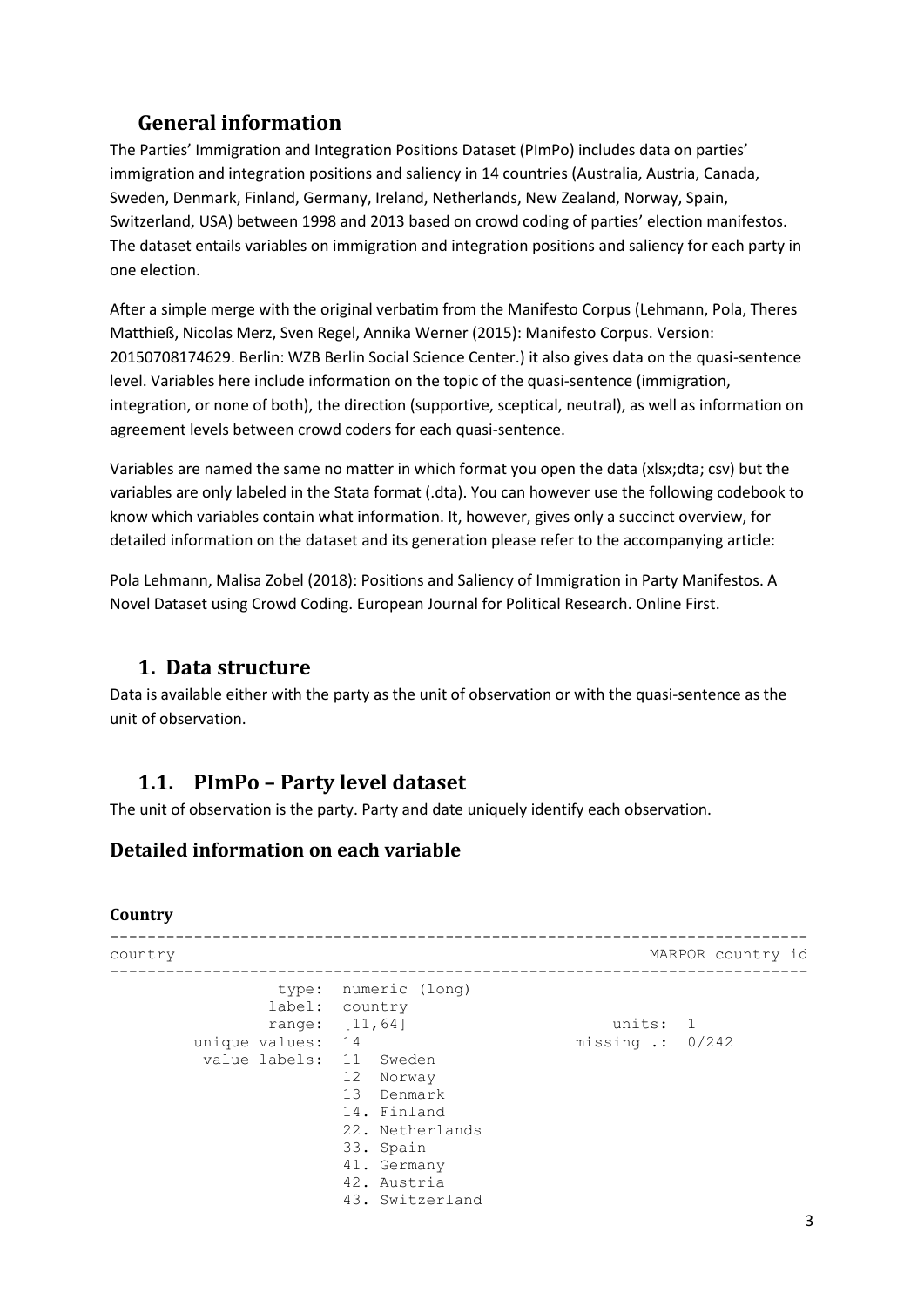53. Ireland 61. USA 62. Canada 63. Australia 64. New Zealand

<span id="page-3-0"></span>Comment: the country codes are the same as in the MARPOR datasets.

#### **Party**

-------------------------------------------------------------------------- party MARPOR party id -------------------------------------------------------------------------- type: numeric (long) label: parties range: [11110,64902] units: 1 unique values: 110 missing .: 0/242 value labels: 11110 swe: Green Ecology Party 11320 swe: Social Democratic Labour Party 11420 swe: Liberal People's Party 11220 swe: Left Communists Party 11520 swe: Christian Democratic Community Party 11620 swe: Moderate Coalition Party 11710 swe: Sweden Democrats 11810 swe: Centre Party 12221 nor: Socialist Left Party 12320 nor: Norwegian Labour Party 12420 nor: Liberal Party 12520 nor: Christian People's Party 12620 nor: Conservative Party 12810 nor: Centre Party 12951 nor: Progress Party 13001 dnk: Liberal Alliance 13229 dnk: Red-Green Unity List 13230 dnk: Socialist People's Party 13320 dnk: Social Democratic Party 13330 dnk: Centre Democrats 13410 dnk: Radical Party 13420 dnk: Liberals 13520 dnk: Christian People's Party 13620 dnk: Conservative People's Party 13720 dnk: Danish People's Party 13951 dnk: Progress Party 14110 fin: Green Union 14223 fin: Left Wing Alliance 14320 fin: Finnish Social Democrats 14520 fin: Christian Democrats in Finland 14620 fin: National Coalition 14810 fin: Finnish Centre 14820 fin: Finnish Rural Party 14901 fin: Swedish People's Party 22110 nld: Green Left 22220 nld: Socialist Party 22320 nld: Labour Party 22330 nld: Democrats'66 22420 nld: People's Party for Freedom and Democracy 22521 nld: Christian Democratic Appeal 22526 nld: Christian Union 22722 nld: Party of Freedom 22951 nld: Party for the Animals 22952 nld: Reformed Political Party 33091 esp: Future Yes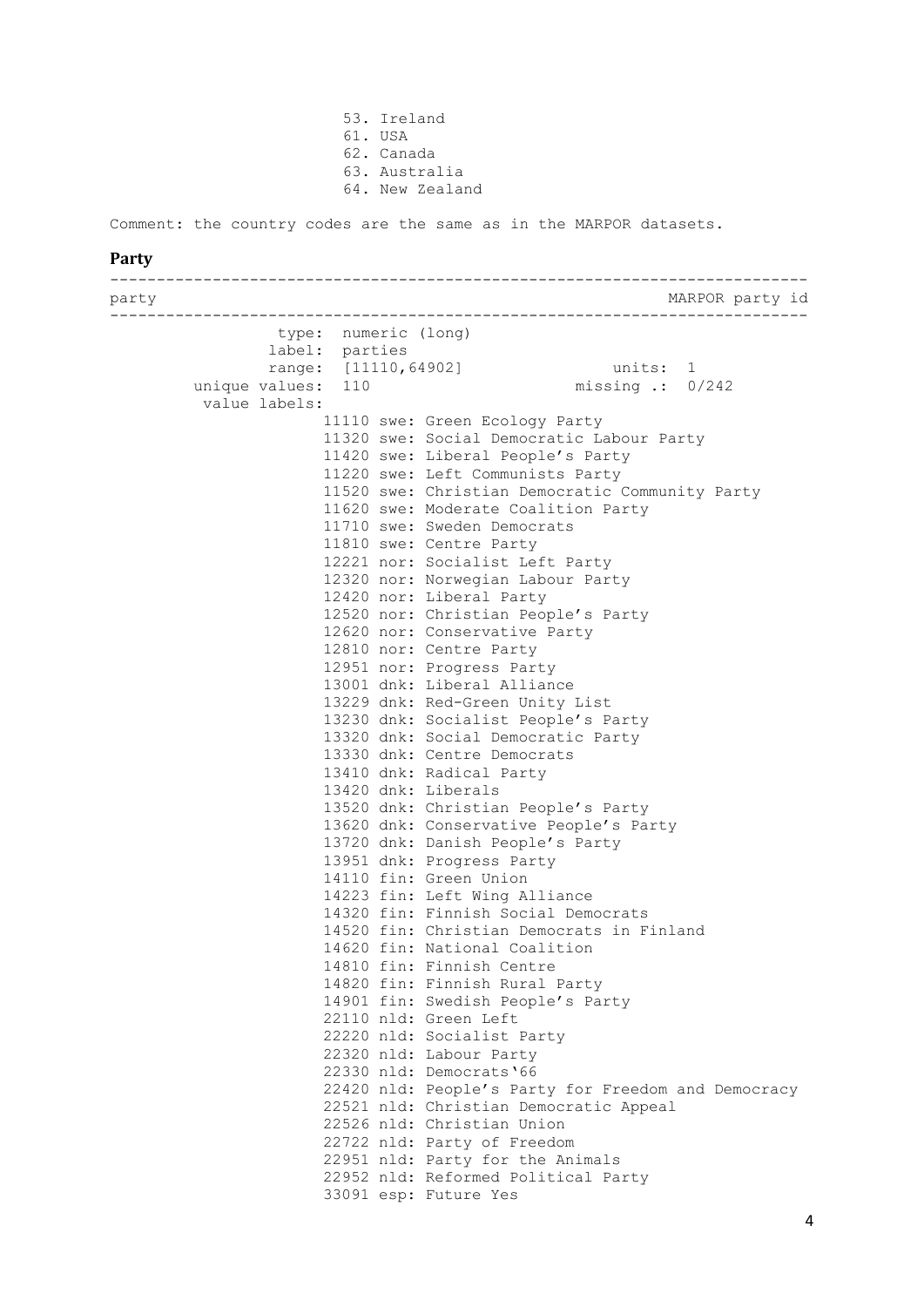|  | 33092 esp: Amaiur                                    |
|--|------------------------------------------------------|
|  | 33093 esp: Commitment-Q                              |
|  | 33220 esp: United Left                               |
|  | 33320 esp: Spanish Socialist Workers' Party          |
|  | 33440 esp: Union, Progress and Democracy             |
|  | 33610 esp: Popular Party                             |
|  | 33611 esp: Convergence and Union                     |
|  | 33612 esp: Forum Asturias                            |
|  | 33902 esp: Basque Nationalist Party                  |
|  | 33903 esp: Basque Solidarity                         |
|  | 33907 esp: Canarian Coalition                        |
|  | 33909 esp: Aragonist Council                         |
|  | 41113 deu: Alliance '90/Greens                       |
|  | 41221 deu: Party of Democratic Socialism             |
|  | 41223 deu: The Left                                  |
|  | 41320 deu: Social Democratic Party of Germany        |
|  | 41420 deu: Free Democratic Party                     |
|  | 41521 deu: Christian Democratic Union/C.Social Union |
|  | 42110 aut: The Greens                                |
|  | 42110 aut: The Greens                                |
|  | 42110 aut: The Greens                                |
|  |                                                      |
|  | 42110 aut: The Greens                                |
|  | 42220 aut: Austrian Communist Party                  |
|  | 42320 aut: Austrian Social Democratic Party          |
|  | 42320 aut: Austrian Social Democratic Party          |
|  | 42320 aut: Austrian Social Democratic Party          |
|  | 42320 aut: Austrian Social Democratic Party          |
|  | 42420 aut: Austrian Freedom Party                    |
|  | 42420 aut: Austrian Freedom Party                    |
|  | 42420 aut: Austrian Freedom Party                    |
|  | 42420 aut: Austrian Freedom Party                    |
|  | 42520 aut: Austrian People's Party                   |
|  | 42520 aut: Austrian People's Party                   |
|  | 42520 aut: Austrian People's Party                   |
|  | 42520 aut: Austrian People's Party                   |
|  | 42710 aut: Alliance for the Future of Austria        |
|  | 42710 aut: Alliance for the Future of Austria        |
|  | 43110 che: Green Party of Switzerland                |
|  | 43120 che: Green Liberal Party                       |
|  | 43220 che: Swiss Labour Party                        |
|  | 43320 che: Social Democratic Party of Switzerland    |
|  | 43420 che: Radical Democratic Party                  |
|  | 43520 che: Conservative Christian Social Party       |
|  | 43530 che: Protestant People's Party of Switzerland  |
|  | 43540 che: Christian Social Party                    |
|  | 43711 che: Federal Democratic Union                  |
|  | 43810 che: Swiss People's Party                      |
|  | 43811 che: Conservative Democratic Party of Switzer. |
|  | 53021 irl: United Left Alliance                      |
|  | 53110 irl: Green Party                               |
|  | 53230 irl: Socialist Party                           |
|  | 53320 irl: Labour Party                              |
|  | 53420 irl: Progressive Democrats                     |
|  |                                                      |
|  | 53520 irl: Familiy of the Irish                      |
|  | 53620 irl: Soldiers of Destiny                       |
|  | 53951 irl: Ourselves Alone                           |
|  | 61320 usa: Democratic Party                          |
|  | 61620 usa: Republican Party                          |
|  | 62110 can: Green Party                               |
|  | 62320 can: New Democratic Party                      |
|  | 62420 can: Liberal Party of Canada                   |
|  | 62623 can: Conservative Party of Canada              |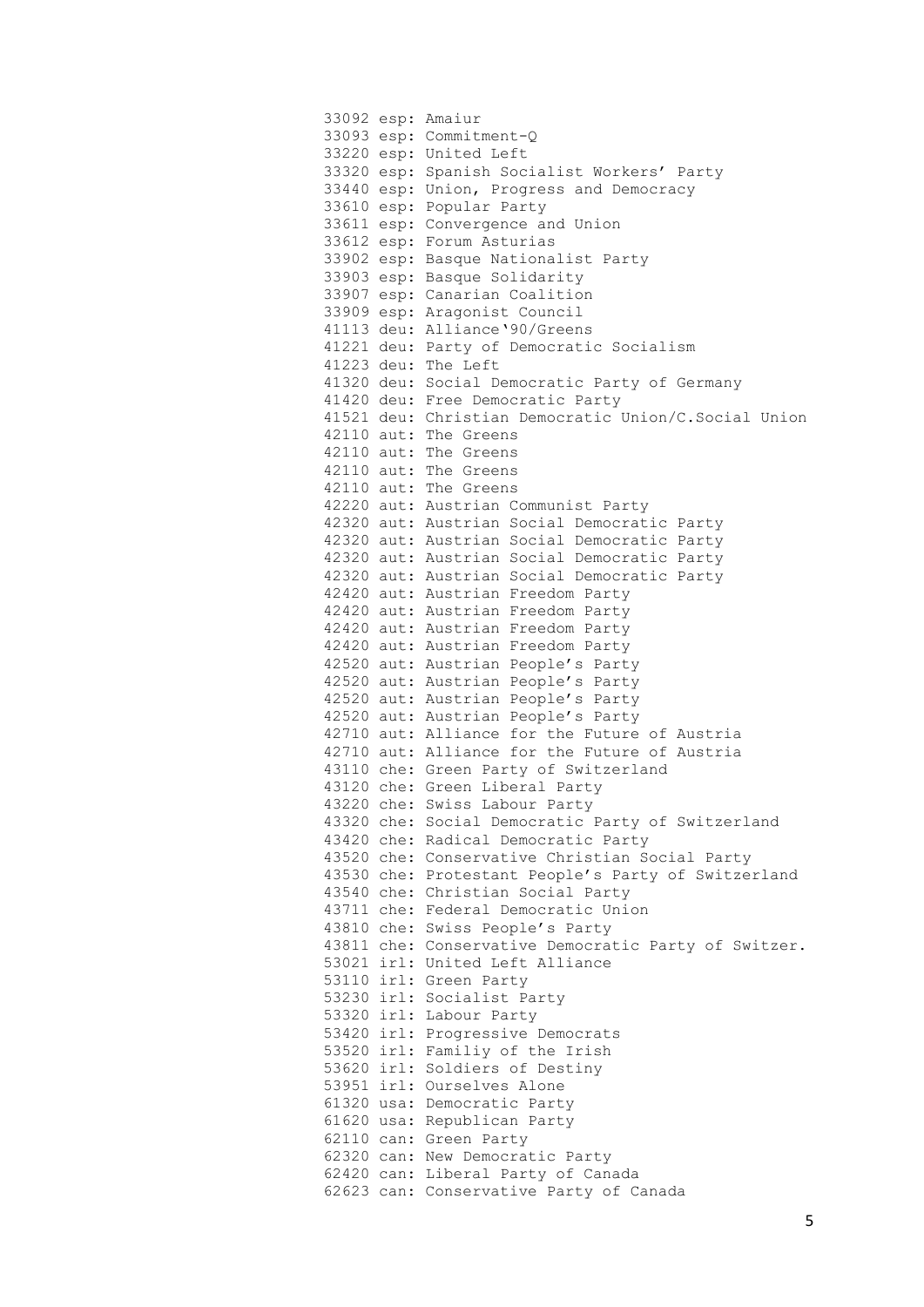|  | 62901 can: Quebec Bloc                         |
|--|------------------------------------------------|
|  | 63110 aus: Australian Greens                   |
|  | 63320 aus: Australian Labor Party              |
|  | 63410 aus: Palmer United Party                 |
|  | 63620 aus: Liberal Party of Australia          |
|  | 63710 aus: Katter's Australian Party           |
|  | 63810 aus: National Country Party              |
|  | 64110 nzl: Green Party of Aotearoa New Zealand |
|  | 64320 nzl: New Zealand Labour Party            |
|  | 64420 nzl: ACT New Zealand                     |
|  | 64421 nzl: United Future New Zealand           |
|  | 64422 nzl: Progressive Party                   |
|  | 64620 nzl: New Zealand National Party          |
|  | 64621 nzl: New Zealand First Party             |
|  | 64901 nzl: Maori Party                         |
|  | 64902 nzl: Mana Party                          |

Comment: the party codes are the same as in the MARPOR datasets.

## <span id="page-5-0"></span>**Date**

| date                                          |                                                                        |                |                                      |                | Election date |               |
|-----------------------------------------------|------------------------------------------------------------------------|----------------|--------------------------------------|----------------|---------------|---------------|
| type:<br>unique values:<br>mean:<br>std. dev: | numeric (long)<br>range: [199803, 201309]<br>- 32<br>200741<br>390.713 |                | units:<br>missing $\therefore$ 0/242 | $\overline{1}$ |               |               |
| percentiles:                                  | 10 <sub>8</sub><br>200209                                              | 2.5%<br>200609 | 50%<br>200803                        | 75%<br>201104  |               | 90%<br>201111 |

## <span id="page-5-1"></span>**Totals**

| totals                                           |                                                     |            |            |                                        | Total OS coded |
|--------------------------------------------------|-----------------------------------------------------|------------|------------|----------------------------------------|----------------|
| unique values: 221<br>mean:<br>std. dev: 1021.69 | type: numeric (long)<br>range: [20,6330]<br>972.533 |            |            | units: 1<br>missing $\therefore$ 0/242 |                |
| percentiles:                                     | 10 <sub>8</sub><br>88                               | 25%<br>204 | 50%<br>594 | 75%<br>1576                            | 90%<br>2225    |

## <span id="page-5-2"></span>**Totals\_immi**

| totals immi                                     |                                                  |           |                             |           | Total QS on immigration |
|-------------------------------------------------|--------------------------------------------------|-----------|-----------------------------|-----------|-------------------------|
| unique values: 57<br>mean:<br>std. dev: 19.3292 | type: numeric (long)<br>range: [1,119]<br>19.495 |           | missing $\therefore$ 42/242 | units: 1  |                         |
| percentiles:                                    | 10 <sup>°</sup><br>っ                             | 2.5%<br>5 | 50%<br>13                   | 75%<br>29 | 90%<br>43.5             |

## <span id="page-5-3"></span>**Totals\_inti**

| totals inti |  | Total QS on integration |
|-------------|--|-------------------------|
|             |  |                         |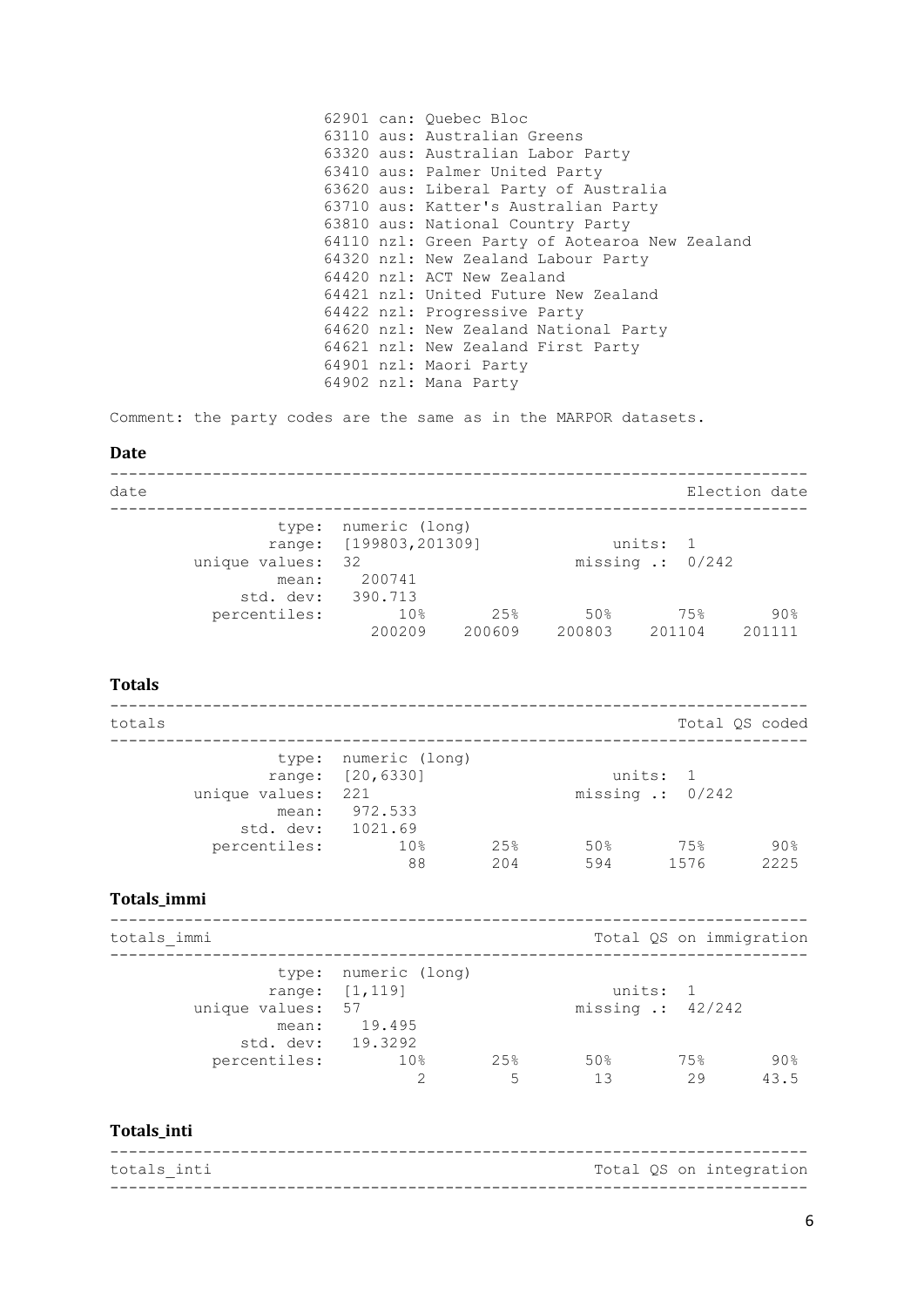|                   | type: numeric (long) |                          |                             |     |     |
|-------------------|----------------------|--------------------------|-----------------------------|-----|-----|
|                   | range: $[1, 169]$    |                          | units: 1                    |     |     |
| unique values: 67 |                      |                          | missing $\therefore$ 34/242 |     |     |
|                   | mean: 24.3558        |                          |                             |     |     |
| std. dev: 26.9209 |                      |                          |                             |     |     |
| percentiles:      | $10\%$               | 25%                      | 50%                         | 75% | 90% |
|                   |                      | $\overline{\phantom{a}}$ | 15                          | スコ  | 62  |

#### <span id="page-6-0"></span>**Saliency**

-------------------------------------------------------------------------- saliency **Supersection Contract Contract Contract Contract Contract Contract Contract Contract Contract Contract Contract Contract Contract Contract Contract Contract Contract Contract Contract Contract Contract Contract C** -------------------------------------------------------------------------- type: numeric (double) range: [0,33.333333] units: 1.000e-10 unique values: 215 missing .: 0/242 mean: 4.7195 std. dev: 5.39263 percentiles: 10% 25% 50% 75% 90%  $0 \qquad 1.31752 \qquad 3.4474 \qquad 5.65111 \qquad 10.2767$ 

Comments: saliency is calculated as the proportion of immigration and integration related quasi-sentences to the total number of quasi-sentences.

#### <span id="page-6-1"></span>**Saliency\_immi**

-------------------------------------------------------------------------- saliency immi Saliency immigration saliency immigration -------------------------------------------------------------------------- type: numeric (double) range: [0,27.5] units: 1.000e-09 unique values: 196 missing .: 0/242 mean: 2.29299 std. dev: 3.47259 percentiles: 10% 25% 50% 75% 90%  $0$  .466667 1.24018 2.51366 5.19481

Comments: saliency of immigration is calculated as the proportion of immigration related quasi-sentences to the total number of quasi-sentences.

#### <span id="page-6-2"></span>**Saliency\_inti**

-------------------------------------------------------------------------- saliency inti  $S$ aliency integration -------------------------------------------------------------------------- type: numeric (double) range: [0,18.604651] units: 1.000e-09 unique values: 207 missing .: 0/242 unique values:  $207$ <br>mean:  $2.42651$ std. dev: 2.65673<br>percentiles: 10% percentiles: 10% 25% 50% 75% 90% 0 .580271 1.82504 3.27103 5.20231

Comments: saliency of integration is calculated as the proportion of integration related quasi-sentences to the total number of quasi-sentences.

### <span id="page-6-3"></span>**Immi\_pos**

-------------------------------------------------------------------------- immi pos **Immigration** position **immigration** position -------------------------------------------------------------------------- type: numeric (double) range:  $[-1, 1]$  units: 1.000e-09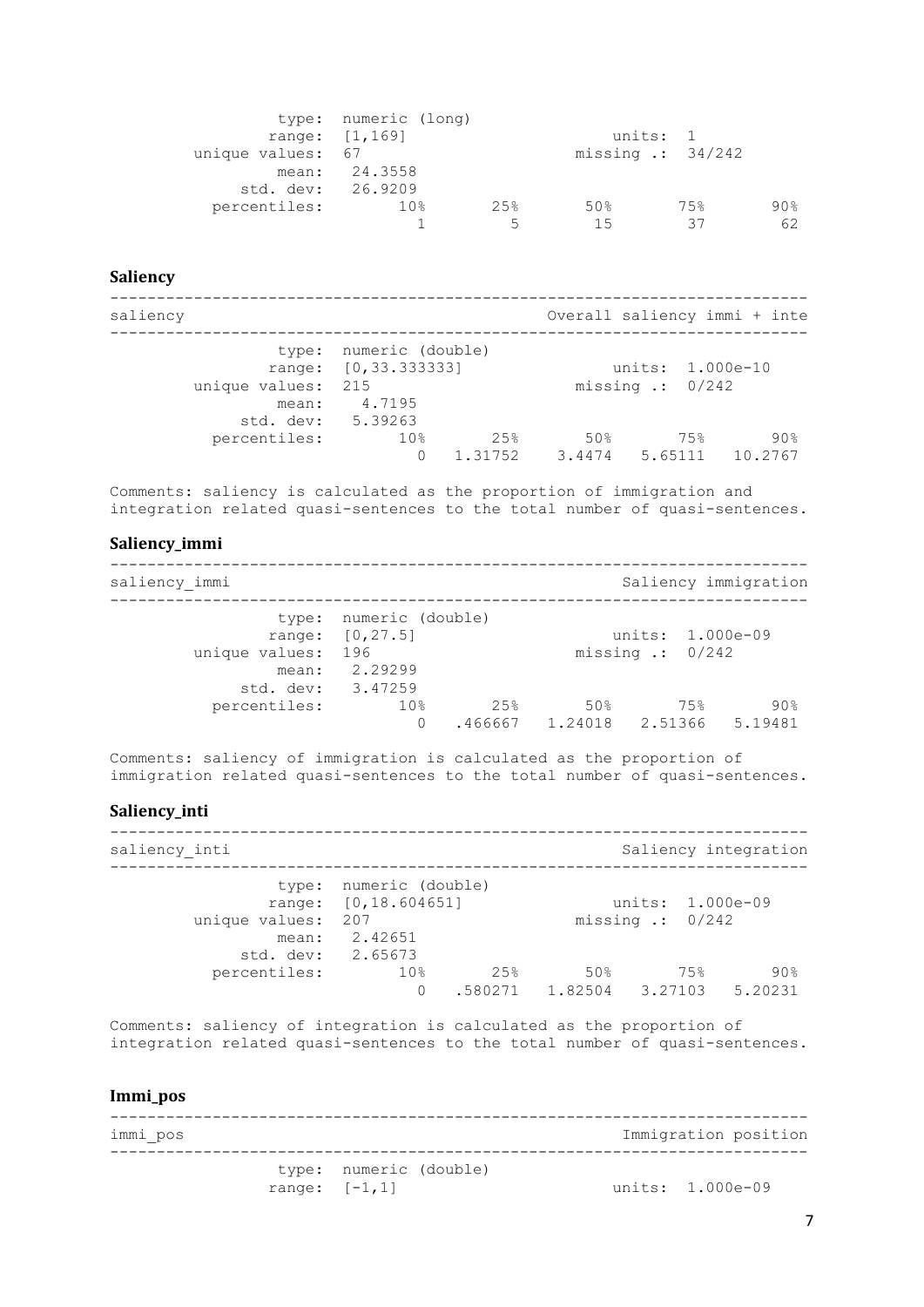| unique values: 115 |               |      |                                   | missing $\cdot$ : 42/242 |     |
|--------------------|---------------|------|-----------------------------------|--------------------------|-----|
|                    | mean: .205991 |      |                                   |                          |     |
| std. dev:          | .59069        |      |                                   |                          |     |
| percentiles:       | 10%           | 2.5% | 50%                               | 75%                      | 90% |
|                    |               |      | $-69697 - 184615$ .307692 .714286 |                          | -1  |

Comments: immigration position is calculated by subtracting the share of sceptical quasi-sentences from the share of supportive quasi-sentences and dividing this by the share of these two plus the share of the neutral quasi-sentences.

$$
immi_{-}pos = \frac{\sum_{p,i}QS - \sum_{p,i}QS}{\sum_{p,i}QS + \sum_{p,i}QS \sum_{p,i} \sum_{lmmi - p,i} OS}
$$

 $p =$  party, i = election, immi+ = all positive immigration related quasisentences, immi- = all negative immigration related quasi-sentences, immi neu = all neutral/status quo immigration related quasi-sentences

#### <span id="page-7-0"></span>**Immi\_pos\_saliency**

| immi pos saliency                            |                                                           |           |             |                                                 | (unlabeled) |
|----------------------------------------------|-----------------------------------------------------------|-----------|-------------|-------------------------------------------------|-------------|
| unique values:<br>mean:<br>std. dev: 18.1109 | type: numeric (double)<br>range: [0,100]<br>79<br>83.4422 |           |             | units: 1.000e-07<br>missing $\therefore$ 42/242 |             |
| percentiles:                                 | 10 <sub>8</sub><br>60.8187                                | 25%<br>75 | 50%<br>87.5 | 75%<br>100                                      | 90%<br>100  |

Comments: gives the percentage of directional quasi-sentences. It is calculated by adding the supportive and the sceptical immigration quasisentences and dividing them by all immigration quasi-sentence (supportive, sceptical and neutral).

#### <span id="page-7-1"></span>**Inti\_pos**

-------------------------------------------------------------------------- inti pos integration position integration position -------------------------------------------------------------------------- type: numeric (double) range:  $[-1, 1]$  units: 1.000e-09 unique values: 110 missing .: 34/242 mean: .566126 std. dev: .534105<br>centiles: 10% percentiles: 10% 25% 50% 75% 90% -.152174 .355994 .761387 .965689 1

Comments: integration position is calculated by subtracting the share of sceptical quasi-sentences from the share of supportive quasi-sentences and dividing this by the share of these two plus the share of the neutral quasi-sentences.

 $\sum QS+\sum QS\sum$  $\sum QS-\sum$  $+\overline{n}i$  inti- $+\overline{n}$  inti- $\overline{+}$  $\overline{a}$  $=$  $\overline{p}$ ,*i inti*  $\overline{p}$ ,*i inti*  $\overline{p}$ ,*i inti neu*  $\overline{p,i}$  *inti*+  $\overline{p,i}$  *inti*  $QS + \sum QS \sum$  *QS*  $QS - \sum QS$ *immi pos*  $\overline{a}$ , inti+  $\overline{p,i}$  inti-  $\overline{p,i}$  inti\_  $= pos = \frac{p_i}{\sum_{i} p_i}$ 

 $p =$  party, i = election, inti+ = all positive integration related quasisentences, inti- = all negative integration related quasi-sentences, inti neu = all neutral/status quo integration related quasi-sentences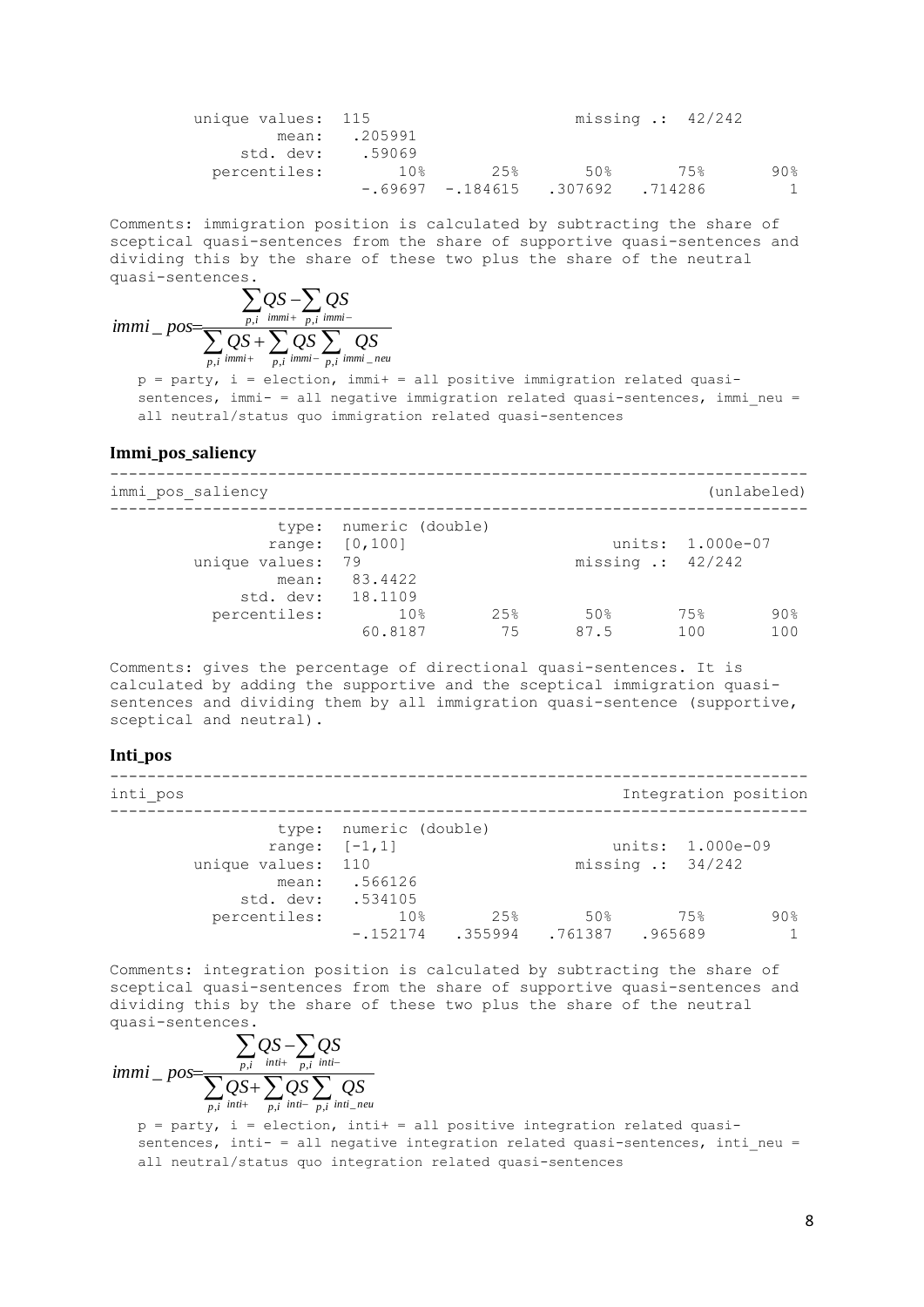### <span id="page-8-0"></span>**Inti\_pos\_saliency**

| inti pos saliency                            |                                                                |                |                |                                                 | (unlabeled) |
|----------------------------------------------|----------------------------------------------------------------|----------------|----------------|-------------------------------------------------|-------------|
| unique values:<br>mean:<br>std. dev: 15.3232 | type: numeric (double)<br>range: $[0, 100]$<br>- 88<br>90.2323 |                |                | units: 1.000e-07<br>missing $\therefore$ 34/242 |             |
| percentiles:                                 | 10 <sub>8</sub><br>76.4706                                     | 25%<br>86.5766 | 50%<br>95.2381 | 75%<br>100                                      | 90%<br>100  |

Comments: gives the percentage of directional quasi-sentences. It is calculated by adding the supportive and the sceptical integration quasisentences and dividing them by all integration quasi-sentence (supportive, sceptical and neutral)

## <span id="page-8-1"></span>**1.2. PImPo – Quasi-sentence level dataset**

The crowd coding was done on the quasi-sentence level. Quasi-sentences are units of analysis capturing one unique argument in a sentence. They are never longer than one natural sentence, but sometimes shorter than a natural sentence. For more information see Werner, Annika, Andrea Volkens, Onawa Lacewell (2015): Manifesto Coding Instructions. 5th revised edition. Berlin: Wissenschaftszentrum Berlin für Sozialforschung (WZB).

The Quasi-sentence level dataset gives information on how the crowd coded each individual quasisentence. For copyright reasons it does not contain the original verbatim of the quasi-sentence, but the verbatim can be very easily merged to the dataset from the Manifesto Corpus. To make the merge as easy as possible, we provide a R-Script which adds the verbatim. To execute this R-Script no prior R-knowledge is required.

#### <span id="page-8-2"></span>**Country**

| country |                         |                                                                                                                                                                                                     | MARPOR country id             |
|---------|-------------------------|-----------------------------------------------------------------------------------------------------------------------------------------------------------------------------------------------------|-------------------------------|
|         | unique values: 14       | type: numeric (long)<br>label: country<br>range: [11,64]                                                                                                                                            | units: 1<br>missing: 0/235353 |
|         | value labels: 11 Sweden | 12 Norway<br>13 Denmark<br>14. Finland<br>22. Netherlands<br>33. Spain<br>41. Germany<br>42. Austria<br>43. Switzerland<br>53. Ireland<br>61. USA<br>62. Canada<br>63. Australia<br>64. New Zealand |                               |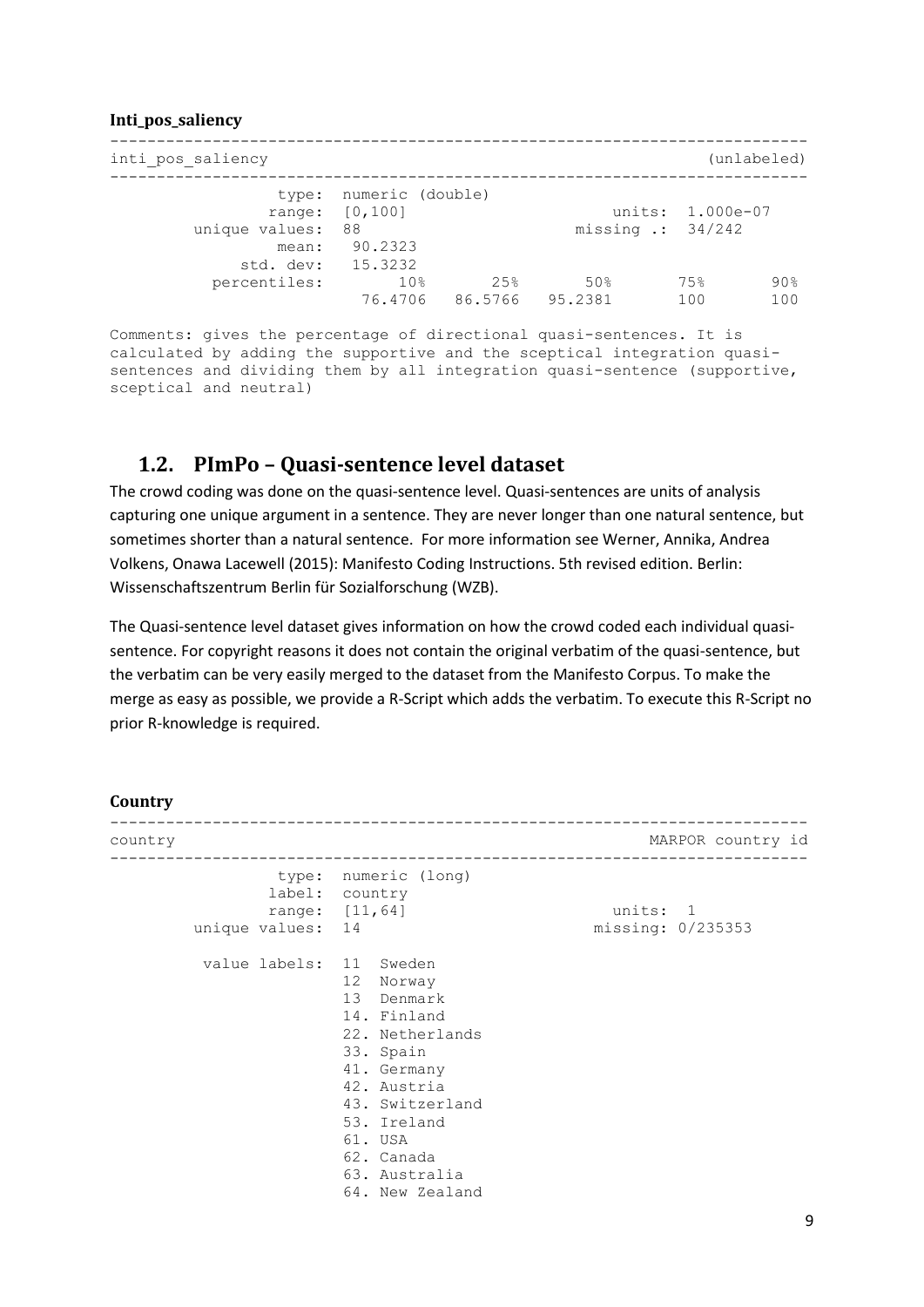<span id="page-9-0"></span>Comment: the country codes are the same as in the MARPOR datasets.

#### **Party**

-------------------------------------------------------------------------- party MARPOR party id -------------------------------------------------------------------------- type: numeric (long) label: parties range: [11110,64902] units: 1 unique values: 110 missing .: 0/235353 value labels: 11110 swe: Green Ecology Party 11320 swe: Social Democratic Labour Party 11420 swe: Liberal People's Party 11220 swe: Left Communists Party 11520 swe: Christian Democratic Community Party 11620 swe: Moderate Coalition Party 11710 swe: Sweden Democrats 11810 swe: Centre Party 12221 nor: Socialist Left Party 12320 nor: Norwegian Labour Party 12420 nor: Liberal Party 12520 nor: Christian People's Party 12620 nor: Conservative Party 12810 nor: Centre Party 12951 nor: Progress Party 13001 dnk: Liberal Alliance 13229 dnk: Red-Green Unity List 13230 dnk: Socialist People's Party 13320 dnk: Social Democratic Party 13330 dnk: Centre Democrats 13410 dnk: Radical Party 13420 dnk: Liberals 13520 dnk: Christian People's Party 13620 dnk: Conservative People's Party 13720 dnk: Danish People's Party 13951 dnk: Progress Party 14110 fin: Green Union 14223 fin: Left Wing Alliance 14320 fin: Finnish Social Democrats 14520 fin: Christian Democrats in Finland 14620 fin: National Coalition 14810 fin: Finnish Centre 14820 fin: Finnish Rural Party 14901 fin: Swedish People's Party 22110 nld: Green Left 22220 nld: Socialist Party 22320 nld: Labour Party 22330 nld: Democrats'66 22420 nld: People's Party for Freedom and Democracy 22521 nld: Christian Democratic Appeal 22526 nld: Christian Union 22722 nld: Party of Freedom 22951 nld: Party for the Animals 22952 nld: Reformed Political Party 33091 esp: Future Yes 33092 esp: Amaiur 33093 esp: Commitment-Q 33220 esp: United Left 33320 esp: Spanish Socialist Workers' Party 33440 esp: Union, Progress and Democracy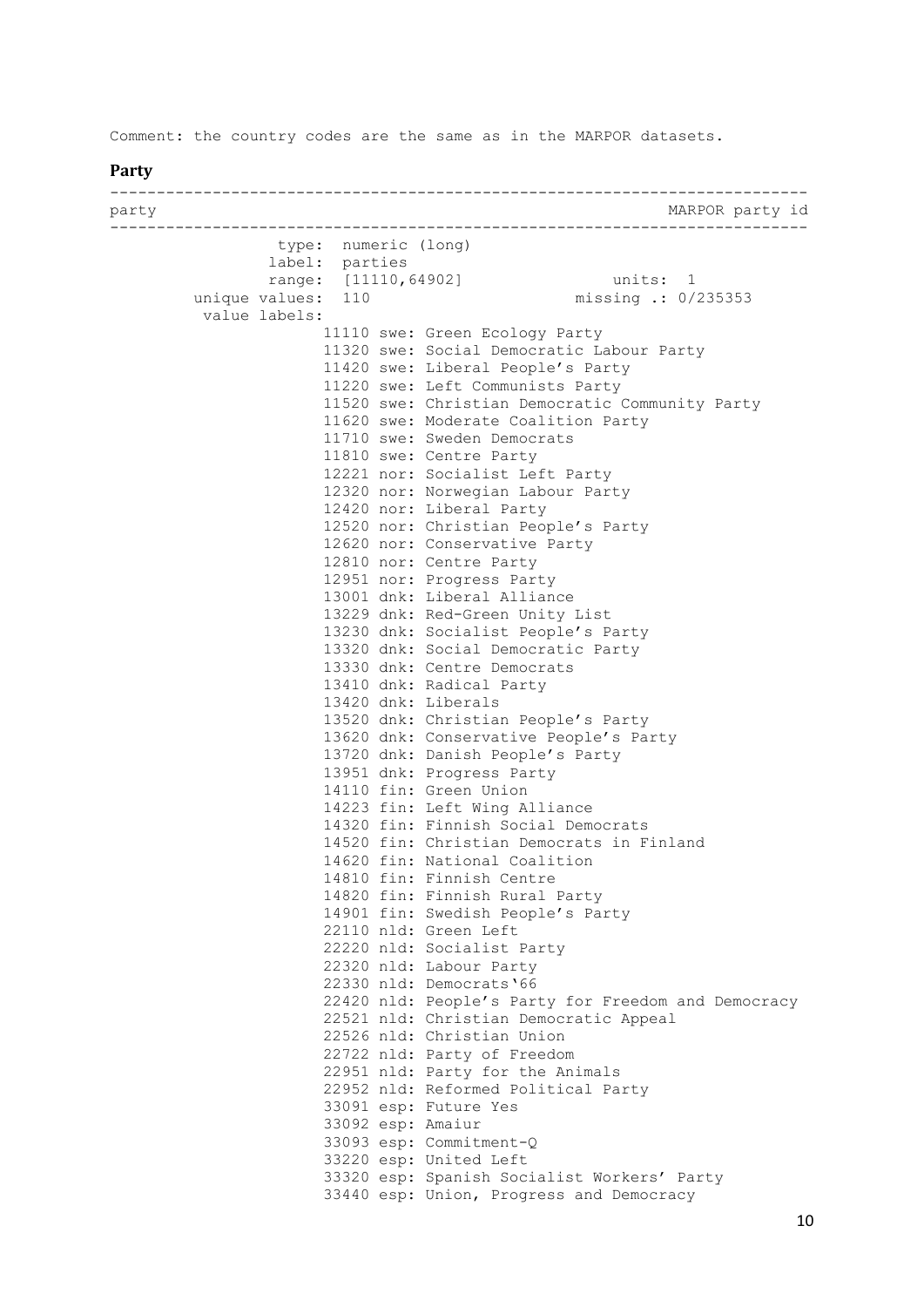33610 esp: Popular Party 33611 esp: Convergence and Union 33612 esp: Forum Asturias 33902 esp: Basque Nationalist Party 33903 esp: Basque Solidarity 33907 esp: Canarian Coalition 33909 esp: Aragonist Council 41113 deu: Alliance'90/Greens 41221 deu: Party of Democratic Socialism 41223 deu: The Left 41320 deu: Social Democratic Party of Germany 41420 deu: Free Democratic Party 41521 deu: Christian Democratic Union/C.Social Union 42110 aut: The Greens 42110 aut: The Greens 42110 aut: The Greens 42110 aut: The Greens 42220 aut: Austrian Communist Party 42320 aut: Austrian Social Democratic Party 42320 aut: Austrian Social Democratic Party 42320 aut: Austrian Social Democratic Party 42320 aut: Austrian Social Democratic Party 42420 aut: Austrian Freedom Party 42420 aut: Austrian Freedom Party 42420 aut: Austrian Freedom Party 42420 aut: Austrian Freedom Party 42520 aut: Austrian People's Party 42520 aut: Austrian People's Party 42520 aut: Austrian People's Party 42520 aut: Austrian People's Party 42710 aut: Alliance for the Future of Austria 42710 aut: Alliance for the Future of Austria 43110 che: Green Party of Switzerland 43120 che: Green Liberal Party 43220 che: Swiss Labour Party 43320 che: Social Democratic Party of Switzerland 43420 che: Radical Democratic Party 43520 che: Conservative Christian Social Party 43530 che: Protestant People's Party of Switzerland 43540 che: Christian Social Party 43711 che: Federal Democratic Union 43810 che: Swiss People's Party 43811 che: Conservative Democratic Party of Switzer. 53021 irl: United Left Alliance 53110 irl: Green Party 53230 irl: Socialist Party 53320 irl: Labour Party 53420 irl: Progressive Democrats 53520 irl: Familiy of the Irish 53620 irl: Soldiers of Destiny 53951 irl: Ourselves Alone 61320 usa: Democratic Party 61620 usa: Republican Party 62110 can: Green Party 62320 can: New Democratic Party 62420 can: Liberal Party of Canada 62623 can: Conservative Party of Canada 62901 can: Quebec Bloc 63110 aus: Australian Greens 63320 aus: Australian Labor Party 63410 aus: Palmer United Party 63620 aus: Liberal Party of Australia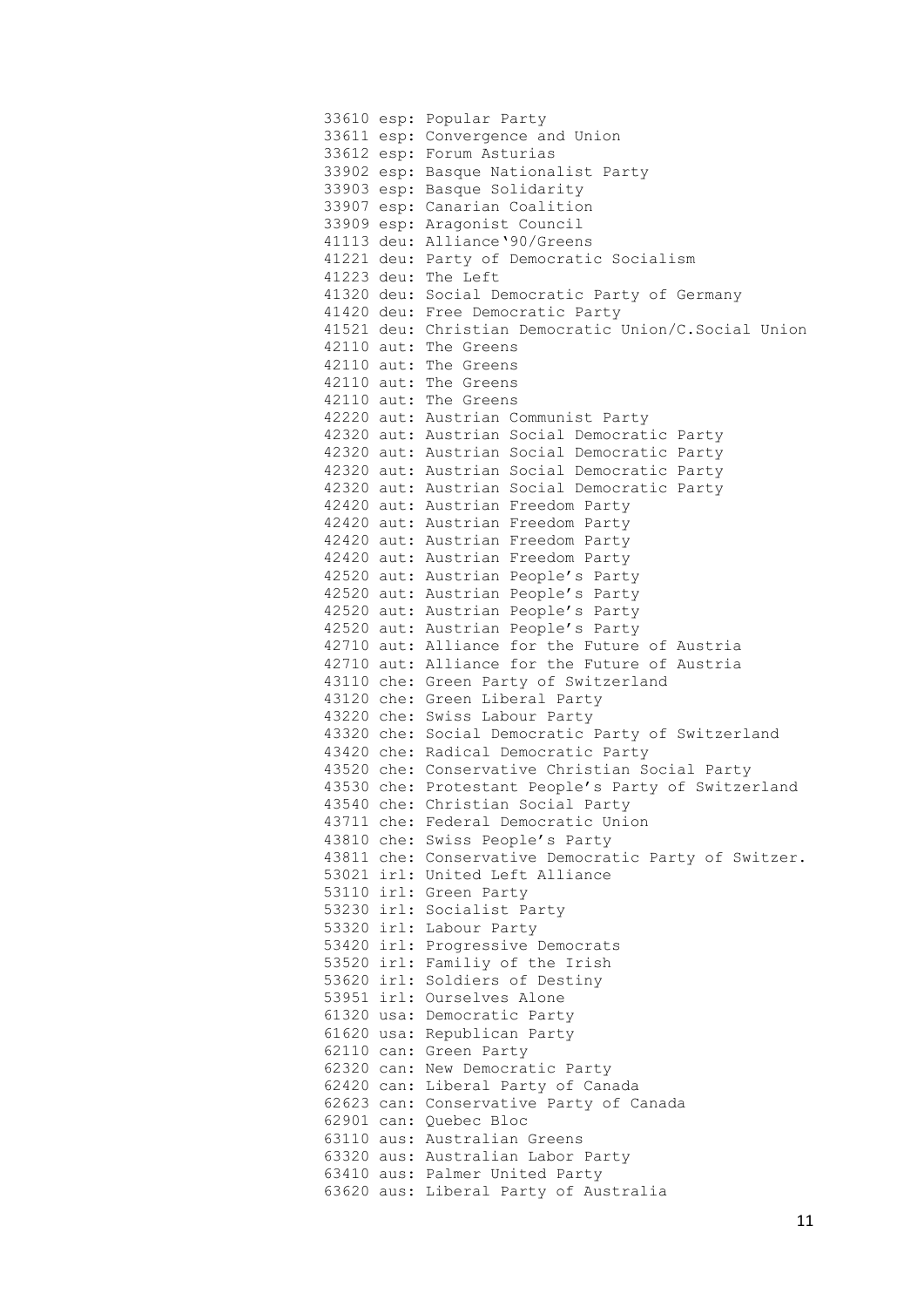<span id="page-11-0"></span>63710 aus: Katter's Australian Party 63810 aus: National Country Party 64110 nzl: Green Party of Aotearoa New Zealand 64320 nzl: New Zealand Labour Party 64420 nzl: ACT New Zealand 64421 nzl: United Future New Zealand 64422 nzl: Progressive Party 64620 nzl: New Zealand National Party 64621 nzl: New Zealand First Party 64901 nzl: Maori Party 64902 nzl: Mana Party Comment: the party codes are the same as in the MARPOR datasets. **Date** -------------------------------------------------------------------------- date Election date -------------------------------------------------------------------------- type: numeric (long) range: [199803,201309] units: 1 unique values: 32 missing .: 0/235353 mean: 200741 std. dev: 390.713 percentiles: 10% 25% 50% 75% 90% 200209 200609 200803 201104 201111 -------------------------------------------------------------------------- pos corpus  $\sim$  Position of Qsentence in document -------------------------------------------------------------------------- type: numeric (long) range: [1,6836] units: 1 unique values: 6713 missing .: 235/235353 mean: 1113.06 std. dev: 1049.95 percentiles: 10% 25% 50% 75% 90% 113 324 824 1595 2426

Comment: Gives the position of the quasi-sentence within each document in the Manifesto Corpus. It can be used to merge the original verbatim of the quasi-sentences to the dataset. It is missing for 234 quasi-sentences from the Finnish National Coalition in 2007 and one quasi-sentence from the German Greens in 2013. For the crowd coding we have worked with the beta version of the Manifesto Corpus. The respective quasi- sentences were in the beta version, but are not in the publicly available Manifesto Corpus, because they were classified as text in margin by the Manifesto Project. The R-Script provided on the website makes it possible to add the verbatim from these quasi-sentences nonetheless.

| gs 1r                               |                      | Was gold sentence in 1st round    |  |
|-------------------------------------|----------------------|-----------------------------------|--|
| range: $[0, 1]$<br>unique values: 2 | type: numeric (long) | units: 1<br>missing .: 190/235353 |  |

Comment: The variable takes the value 0 if it was not a gold sentence and 1 if it was a gold sentence. Variable is missing for 190 quasi-sentences that were not included in the first coding round, but were added later and coded by the authors.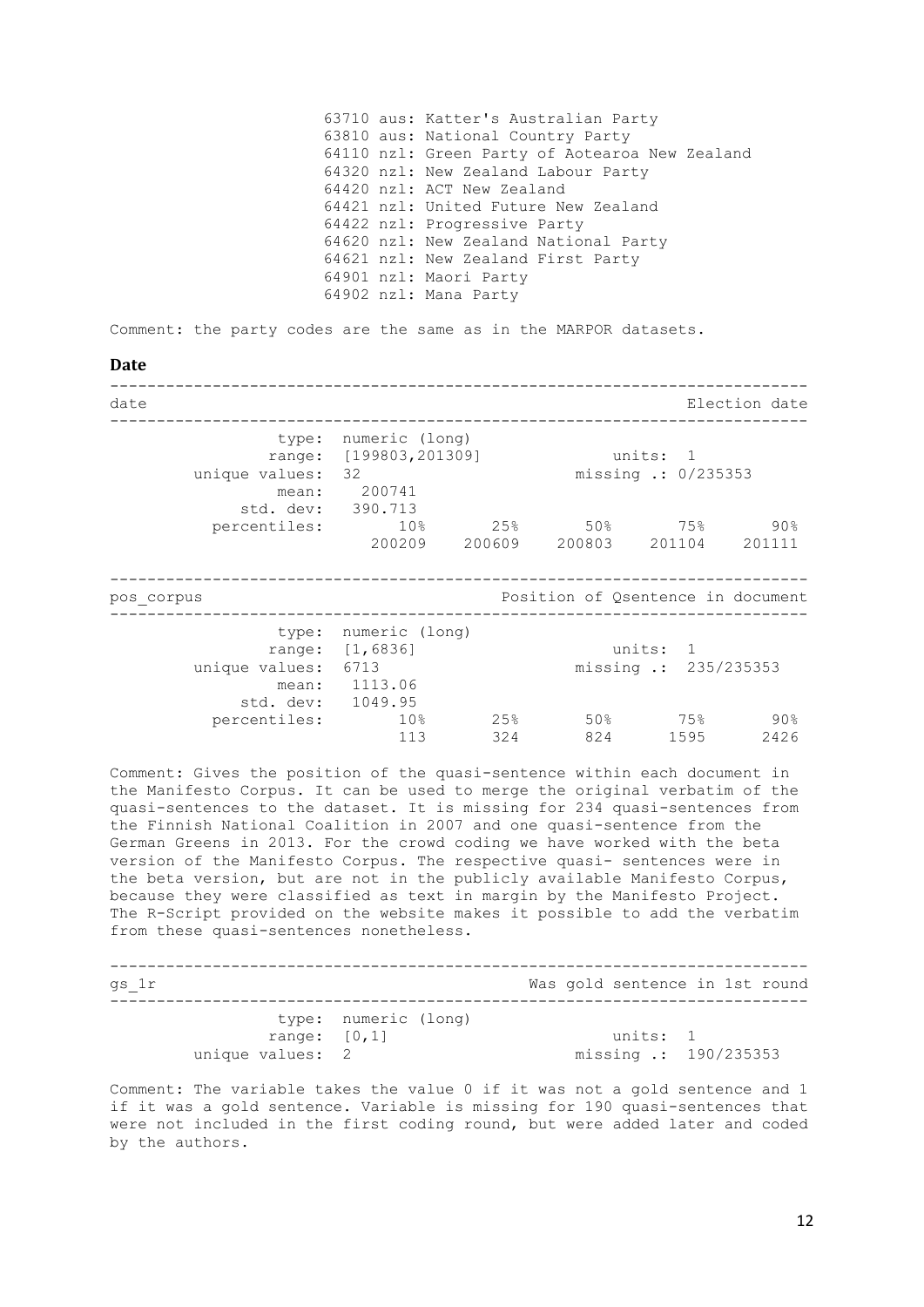-------------------------------------------------------------------------- gs answer 1r 1000 million answer 1st round -------------------------------------------------------------------------- type: numeric (long) range: [0,1] units: 1 unique values: 2 missing .: 234605/235353 value labels: 0 Not immi/inti related 1 Immi/inti related Comment: The variable gives the value of how the respective gold-sentence was coded by the authors, i.e. 0 if it was classified as not related to immigration or integration and 1 if it was regarded as related to one of these. It is missing if a quasi-sentence was not a gold sentence in the first round. -------------------------------------------------------------------------- gs  $2r$  Was gold sentence in 2nd round -------------------------------------------------------------------------- type: numeric (long) range: [0,1] units: 1 unique values: 2 missing .: 226393/235353 tabulation: Freq. Value 8682 0 278 1 2.3e+05 . Comment: The variable takes the value 0 if it was not a gold sentence and 1 if it was a gold sentence. Variable is missing if the quasi-sentence was classified as not related to immigration or integration in the first round and the quasi-sentence was thus not part of the second coding round. -------------------------------------------------------------------------- gs answer 2q answer 2001 Cold sentence answer 2nd round -------------------------------------------------------------------------- type: numeric (long) label: topic range: [1,2] units: 1 unique values: 2 missing .: 235075/235353 tabulation: Freq. Numeric Label 134 1 immigration 144 2 integration Comment: See numeric label above. Variable is missing if quasi-sentence was not a gold sentence in the second round. -------------------------------------------------------------------------- gs\_answer\_3q Gold sentence answer direction -------------------------------------------------------------------------- type: numeric (long) label: direc range:  $[-1,1]$  units: 1<br>unique values: 2 missing : 23 missing .: 235075/235353 tabulation: Freq. Numeric Label 114 -1 sceptical 164 - subportive<br>164 - 11 supportive  $2.4e+0.5$ 

Comment: See numeric label above. Variable is missing if quasi-sentence was not a gold sentence.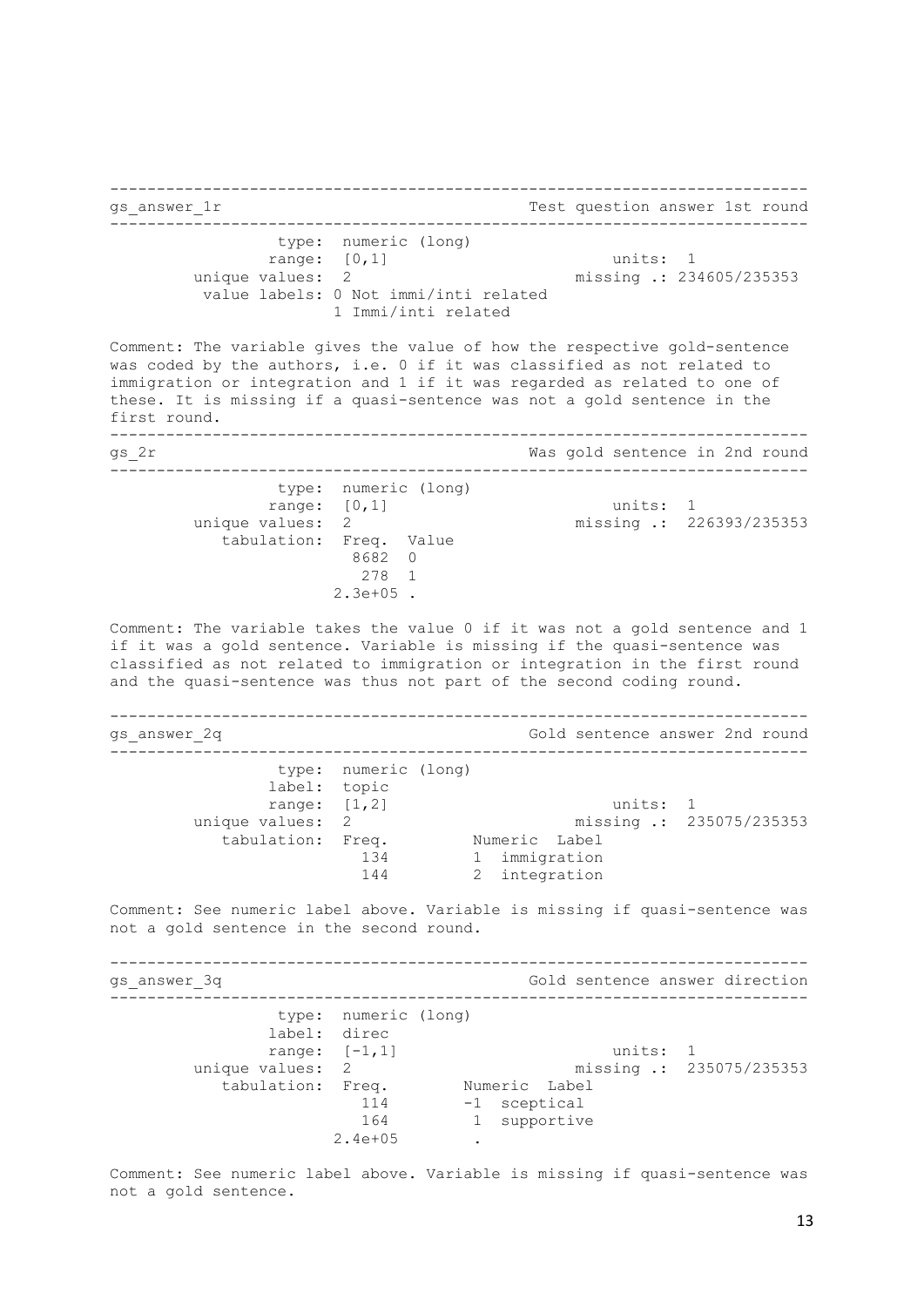-------------------------------------------------------------------------- num codings 1r Number of coders 1st round -------------------------------------------------------------------------- type: numeric (long) range: [3,203] units: 1 unique values: 151 missing .: 190/235353 mean: 3.21572 std. dev: 4.92441 percentiles: 10% 25% 50% 75% 90% 3 3 3 3 3 Comment: Number of codings per quasi-sentence in the first round. Minimum three per sentence. If sentence was also used as a test then more codings. -------------------------------------------------------------------------- selection **Immigration** and/or integration related -------------------------------------------------------------------------- type: numeric (long) range: [0,1] units: 1 unique values: 2 missing .: 0/235353 tabulation: Freq. Value 2.3e+05 0 8965 1 Comment: Variable takes the value of 1 if immigration or immigrant integration related, and zero otherwise. -------------------------------------------------------------------------- certainty selection and Inter-coder agreement selection -------------------------------------------------------------------------- type: numeric (double) range: [33.333333,100] units: 1.000e-08 unique values: 303 missing .: 190/235353 mean: 97.6382 std. dev: 8.93151 percentiles: 10% 25% 50% 75% 90% 100 100 100 100 100 Comment: Degree of inter-coder agreement on the selection question. For further details, please refer to the article accompanying this dataset (Lehmann/Zobel 2018, EJPR). -------------------------------------------------------------------------- num codings  $2r$  Number of coders 2nd round -------------------------------------------------------------------------- type: numeric (long) range: [5,84] units: 1 unique values: 65 missing .: 226393/235353 mean: 6.05234 std. dev: 6.75641 percentiles: 10% 25% 50% 75% 90%  $5$  5 5 5 5 5 5 5 Comment: Number of codings per quasi-sentence in the second round. Minimum five per sentence. If sentence was also used as a test then more codings. -------------------------------------------------------------------------- topic Either immigration or integration -------------------------------------------------------------------------- type: numeric (long) label: topic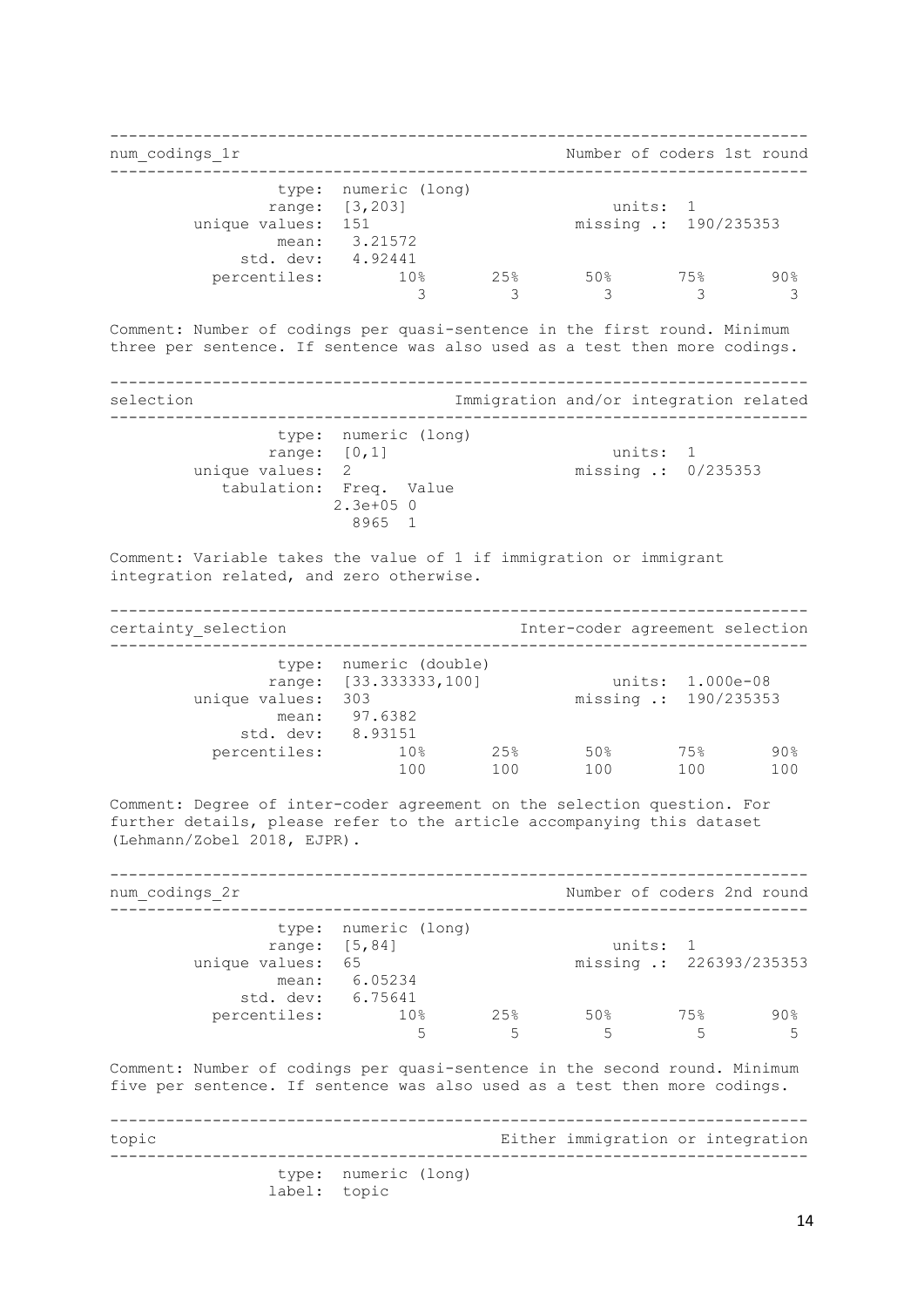| range: $[1, 2]$   |           | units: 1      |                          |
|-------------------|-----------|---------------|--------------------------|
| unique values: 2  |           |               | missing .: 226388/235353 |
| tabulation: Freq. |           | Numeric Label |                          |
|                   | 3899      | 1 immigration |                          |
|                   | 5066      | 2 integration |                          |
|                   | $2.3e+05$ |               |                          |

Comments: See numeric labels above. Missing for quasi-sentences which are classified as not-related to immigration or integration.

| certainty topic                              |                                                                    |     | Inter-coder agreement topic |                                              |        |
|----------------------------------------------|--------------------------------------------------------------------|-----|-----------------------------|----------------------------------------------|--------|
| unique values:<br>mean:<br>std. dev: 15.5884 | type: numeric (double)<br>range: [51.428571,100]<br>138<br>86.7369 |     |                             | units: 1.000e-07<br>missing .: 226393/235353 |        |
| percentiles:                                 | 10 <sub>8</sub>                                                    | 25% | 50%                         | 75%                                          | $90\%$ |
|                                              | 60                                                                 | 80  | 100                         | 100                                          | 100    |

Comment: Degree of inter-coder agreement on the topic question. For further details, please refer to the article accompanying this dataset (Lehmann/Zobel 2018, EJPR).

-------------------------------------------------------------------------- direction Sceptical, supportive, or neutral

|                   | type: numeric (long)<br>label: direc |                  |              |                          |
|-------------------|--------------------------------------|------------------|--------------|--------------------------|
|                   | range: $[-1, 1]$                     |                  | units: 1     |                          |
| unique values: 3  |                                      |                  |              | missing .: 226388/235353 |
| tabulation: Freq. |                                      | Numeric Label    |              |                          |
|                   | 2252                                 |                  | -1 sceptical |                          |
|                   | 973                                  | $\left( \right)$ | neutral      |                          |
|                   | 5740                                 |                  | 1 supportive |                          |
|                   | $2.3e + 05$                          |                  |              |                          |
|                   |                                      |                  |              |                          |

Comment: Gives the direction of a quasi-sentences as either sceptical, neutral or supportive. Missing for quasi-sentence which are classified as not-related to immigration or integration.

-------------------------------------------------------------------------- certainty direction and Inter-coder agreement direction -------------------------------------------------------------------------- type: numeric (double) range: [37.5,100] units: 1.000e-07 unique values: 138 missing .: 226393/235353 mean: 81.4674 std. dev: 19.5078 percentiles: 10% 25% 50% 75% 90% 60 60 80 100 100

Comment: Degree of inter-coder agreement on the direction question. For further details, please refer to the article accompanying this dataset (Lehmann/Zobel 2018, EJPR).

-------------------------------------------------------------------------- manually coded  $N$  and  $N$  and  $N$  and  $N$  and  $N$  and  $N$  are crowded by the crowd -------------------------------------------------------------------------- type: numeric (long)